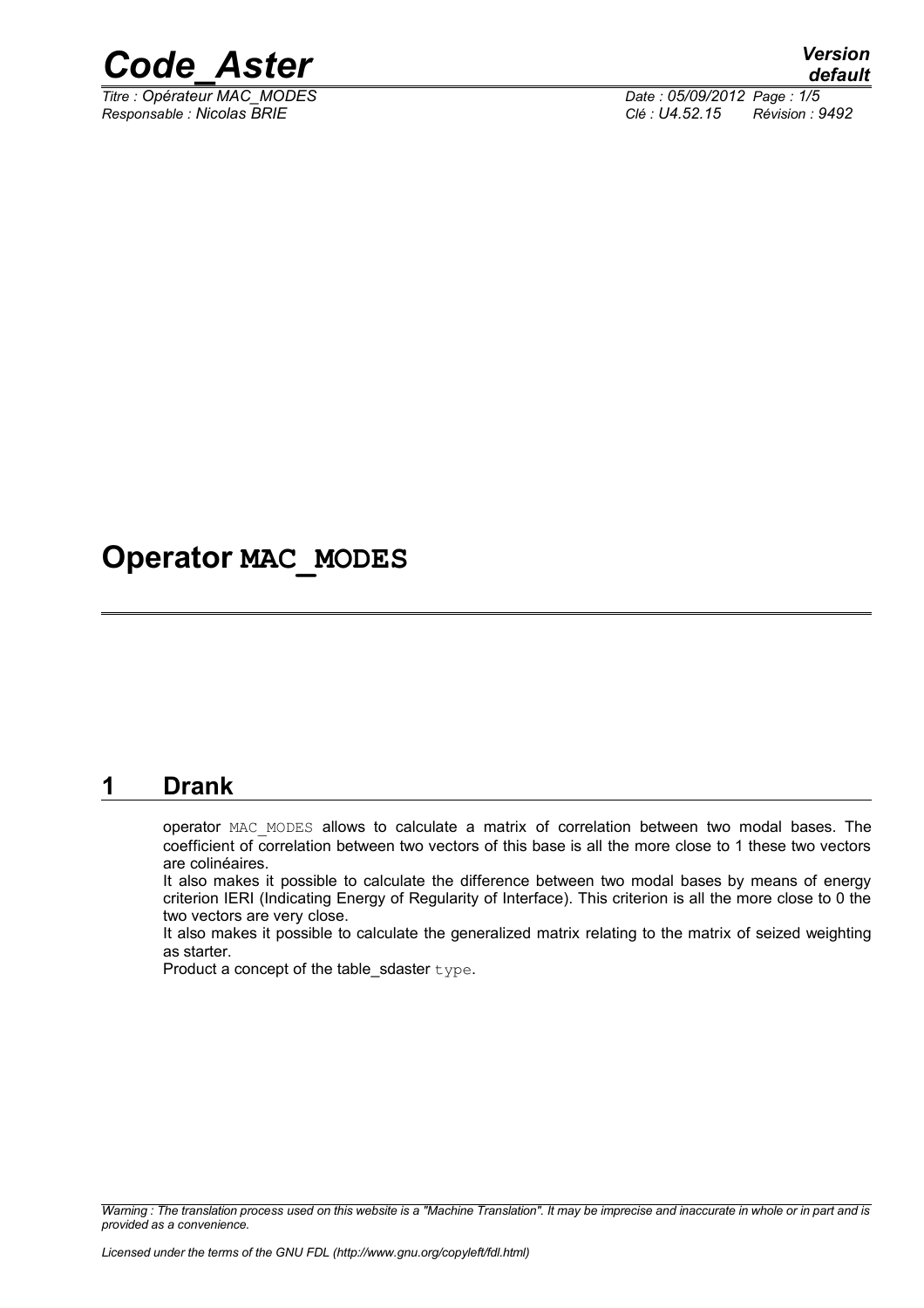# **Code Aster**

Titre : Opérateur MAC\_MODES<br>Responsable : Nicolas BRIE

default Date: 05/09/2012 Page: 2/5 Clé : U4.52.15  $Révision : 9492$ 

**Version** 

### **Contents**

Warning : The translation process used on this website is a "Machine Translation". It may be imprecise and inaccurate in whole or in part and is provided as a convenience.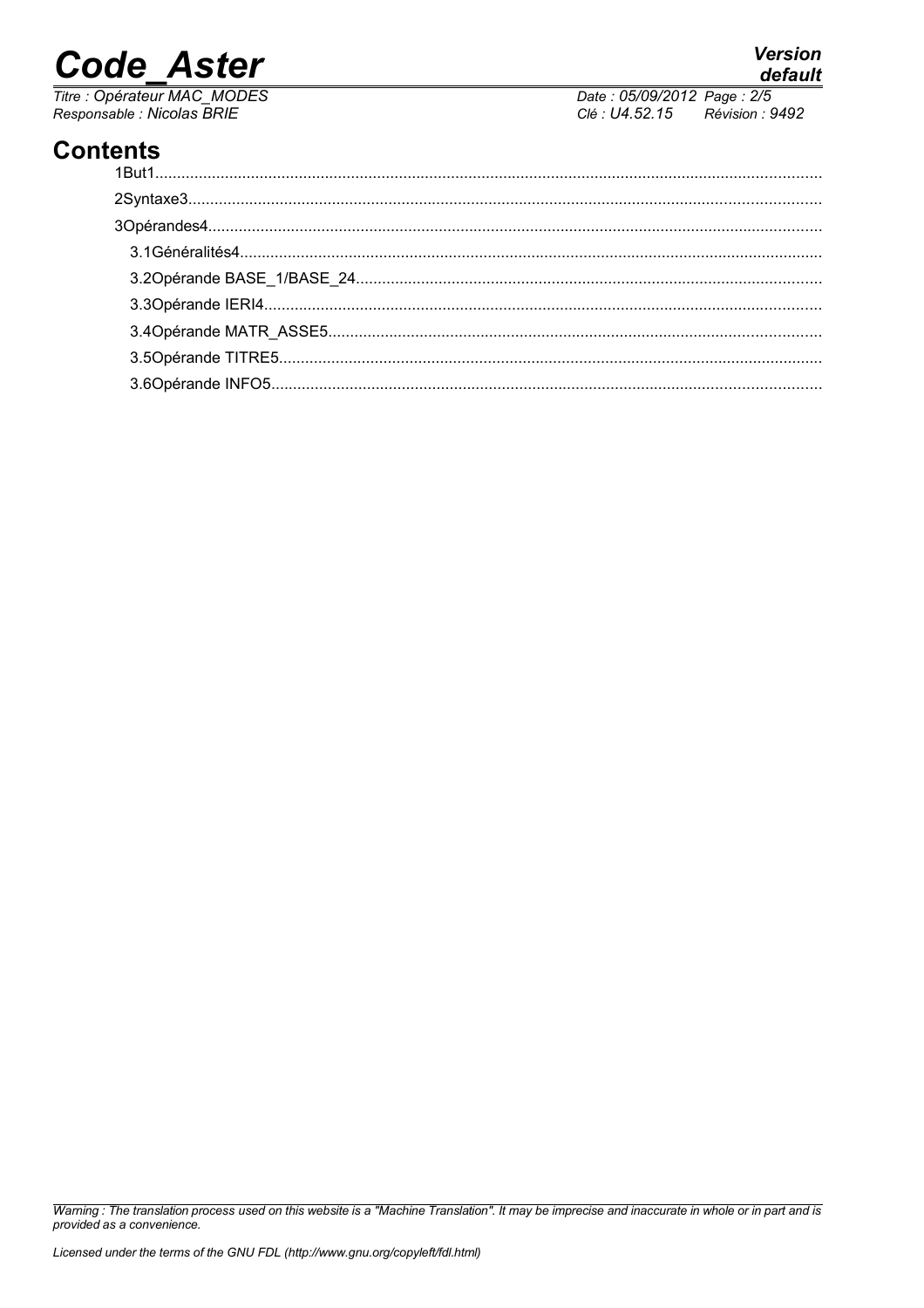# *Code\_Aster Version*

*Titre : Opérateur MAC\_MODES Date : 05/09/2012 Page : 3/5 Responsable : Nicolas BRIE Clé : U4.52.15 Révision : 9492*

#### **2 Syntax**

| mac [table sdaster] = MAC MODES               |                                                                    |
|-----------------------------------------------|--------------------------------------------------------------------|
| $\bullet$ BASE 1 = base 1,                    | [mode meca]<br>[mode meca c]                                       |
| $\triangle$ BASE 2 = base 2,                  | [mode flamb]<br>/ [mode meca]<br>/ [mode meca c]<br>/ [mode flamb] |
| $\Diamond$ IERI =<br>`OUI'                    | $\lceil kN \rceil$                                                 |
| <b>OMATR ASSE</b><br>$=$ matr,                | [matr asse depl r]<br>[matr asse depl c]                           |
| $\Diamond$ TITER =<br>"tit"                   | $\lceil kN \rceil$                                                 |
| $\Diamond$ INFO =/1<br>$\mathbf{r}$<br>$/2$ , | [DEFAULT]                                                          |
|                                               |                                                                    |

*Warning : The translation process used on this website is a "Machine Translation". It may be imprecise and inaccurate in whole or in part and is provided as a convenience.*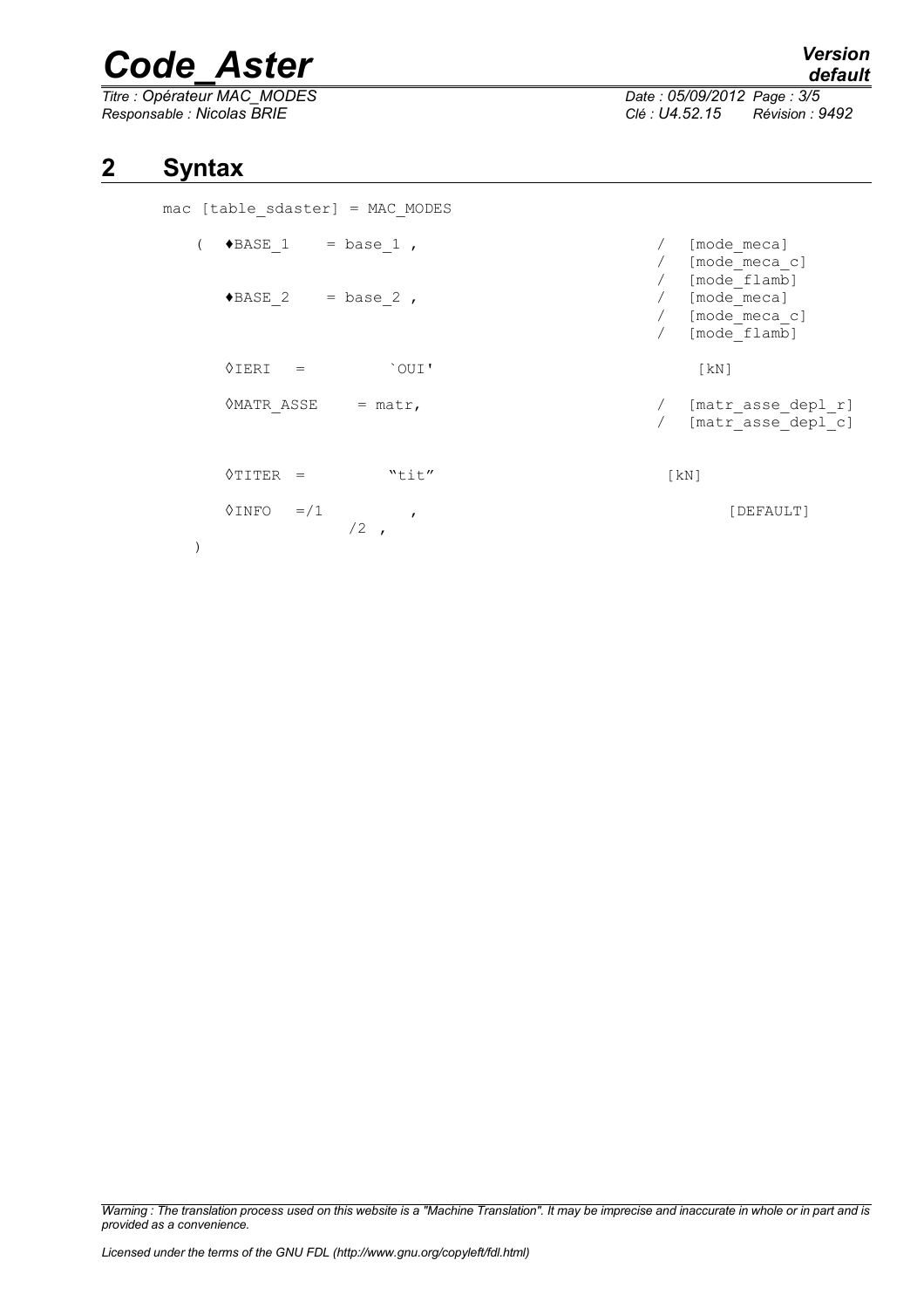## *Code\_Aster Version*

*Titre : Opérateur MAC\_MODES Date : 05/09/2012 Page : 4/5 Responsable : Nicolas BRIE Clé : U4.52.15 Révision : 9492*

*default*

#### **3 Operands**

#### **3.1 General information**

the matrix of MAC (**Modal Criterion Insurance**) indicate the correlation between two lists of vectors. It is often used to check the orthogonality of two modal bases (experimental or numerical).

2rd line, j-ième column of the matrix of MAC is defined by the following relation:

$$
MAC_{ij} = \frac{\left(\Phi_i^H W \ \Phi_j\right)^2}{\left(\Phi_i^H W \ \Phi_i\right)\left(\Phi_j^H W \ \Phi_j\right)}
$$

Where:  $\boldsymbol{\varPhi}_{i}^{\top}$  is the 2rd vector of the first base,

 $\boldsymbol{\varPhi}_j^{\phantom{\dag}}$  is the j-ième vector of the second base,

 $\overline{W}$  is a matrix of weighting,

the exhibitor *<sup>H</sup>* indicates transposed combined.

This matrix of MAC is diagonal if the two bases are formed by the modal vectors resulting from the same structure and if the matrix of weighting is equal to the mass matrix or of stiffness of structure considered. One then speaks about the orthogonality of the eigen modes compared to the mass matrix or stiffness. The formula  $\Phi_i^H W \; \Phi_j^{\phantom{H}}$  corresponds at the end of the stiffness matrix (or mass) generalized if the matrix of weighting is equal to the stiffness matrix (or of mass).

Criterion IERI (**Energy Indicator** of **Regularity d'Interface**) is an energy indicator making it possible to calculate the difference between two vectors. It is defined by the following relation:

$$
IERI_{ij} = \frac{\left( \left( \boldsymbol{\Phi}_{i} - \boldsymbol{\Phi}_{j} \right)^{H} W \left( \boldsymbol{\Phi}_{i} - \boldsymbol{\Phi}_{j} \right) \right)^{2}}{\left( \boldsymbol{\Phi}_{i}^{H} W \boldsymbol{\Phi}_{i} \right)^{2} + \left( \boldsymbol{\Phi}_{j}^{H} W \boldsymbol{\Phi}_{j} \right)^{2}}
$$

The matrix of weighting is either the mass matrix, or the stiffness matrix of structure considered.

This criterion IERI tends towards 0 if the two vectors are very close.

#### **3.2 Operand BASE\_1/BASE\_2**

$$
\begin{array}{ll}\n\text{PBASE}_1 & = \text{base}_1 \\
\text{PBASE}_2 & = \text{base}_2\n\end{array}
$$

Name of the modal concepts (mode meca, mode meca c, mode flamb) to compare. In general, one compares a numerical modal base resulting from a computation (by MODE ITER SIMULT for example) and an experimental modal base, imported by LIRE RESU. The two bases must be defined on the same model and have same classification.

#### **3.3 Operand IERI**

 $\land$ TERI = "YES"

*Warning : The translation process used on this website is a "Machine Translation". It may be imprecise and inaccurate in whole or in part and is provided as a convenience.*